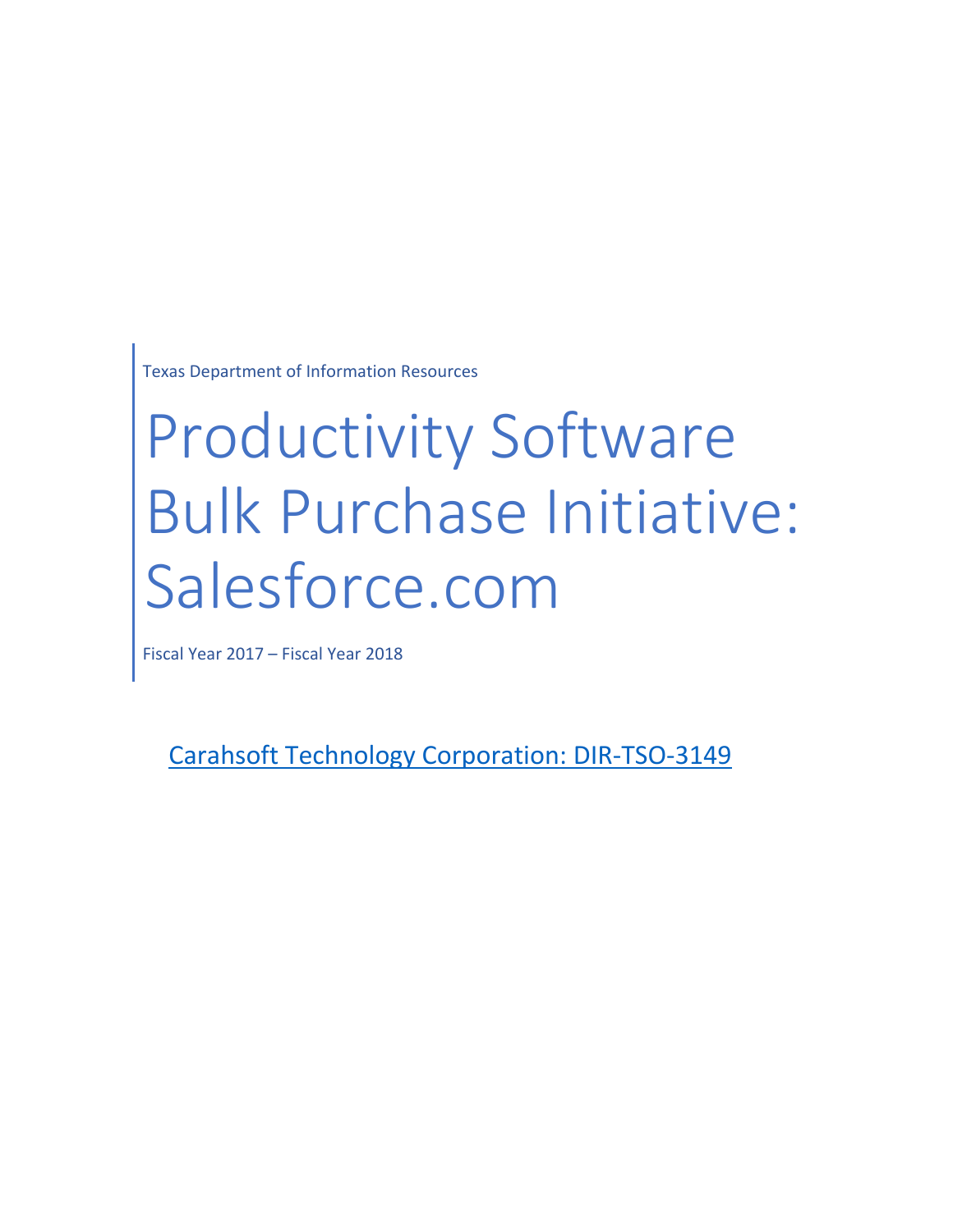## Table of Contents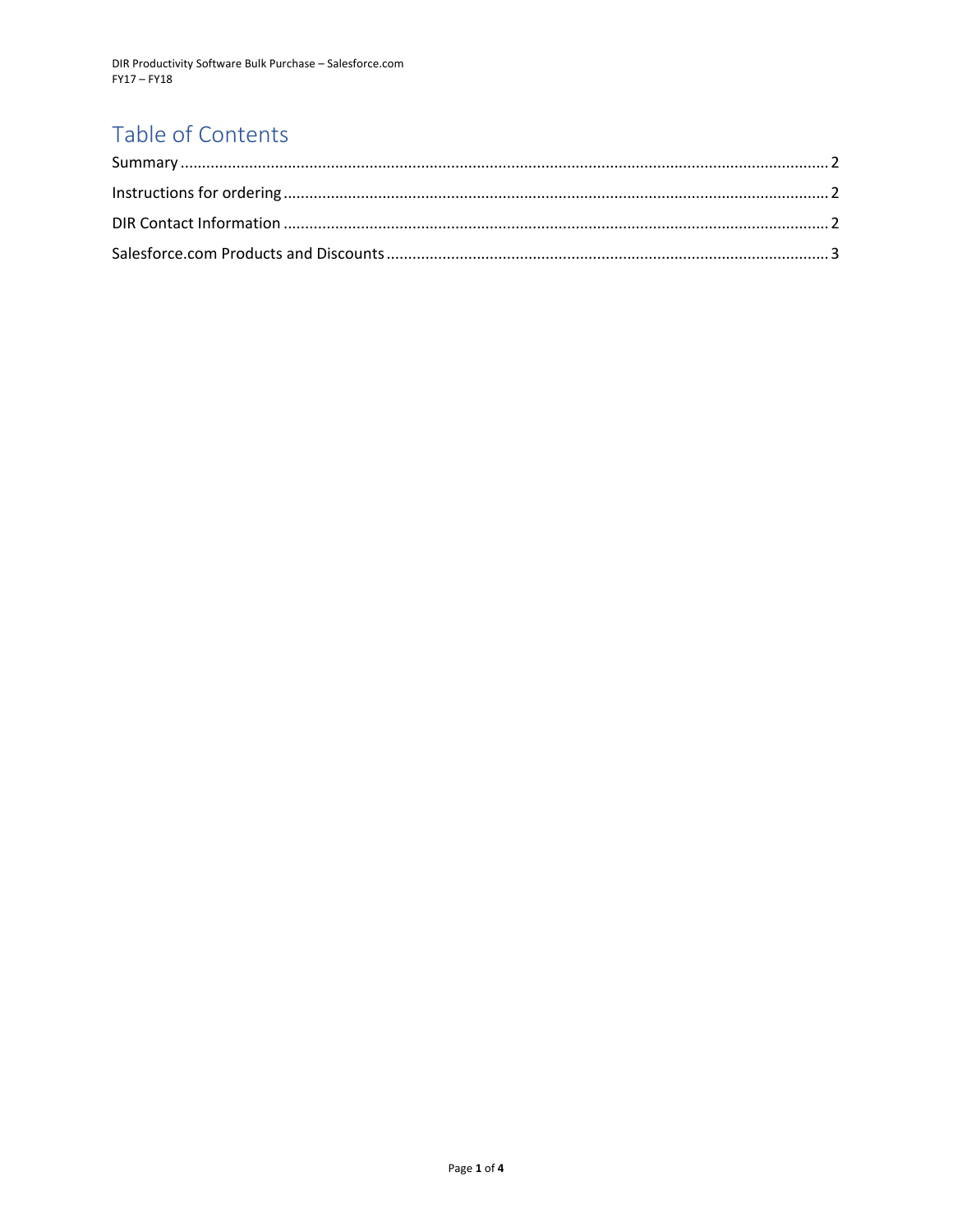DIR Productivity Software Bulk Purchase – Salesforce.com FY17 – FY18

#### <span id="page-2-0"></span>Summary

The Department of Information Resources (DIR) is pleased to announce an expedited bulk purchase of Salesforce.com products and related services for Texas state agencies. With the passage and immediate effective date of S.B. 261 from the recently concluded legislative session, DIR may now contract for the bulk purchase of information technology commodity items intended for use by more than one state agency, without being constrained by certain dollar limitations that may otherwise have precluded a bulk purchase.

DIR has concluded vendor negotiations and Texas state agencies may now issue purchase orders for new Salesforce.com licenses. The time period for placing orders is from August 15, 2017 through December 31, 2017. As a result, agencies will be able to use Fiscal Year 2017 funds for purchases made prior to September 1, 2017, and Fiscal Year 2018 funds for purchases made on or after September 1, 2017.

#### <span id="page-2-1"></span>Instructions for ordering

There is no minimum order quantity under the bulk purchase. Regardless of the number of licenses or other products purchased, each state agency will pay the same, discounted price for new Salesforce.com products. Renewals are not included in this bulk purchase initiative.

State agencies should contact Carahsoft Technology Corporation to receive a customized Salesforce.com quote at Bulk Purchase discount rates. Agencies should mention DIR Bulk Purchase initiative in their request for quote. Contact information may be found on the DIR contract page for [DIR-TSO-3149.](http://dir.texas.gov/View-Search/Contracts-Detail.aspx?contractnumber=DIR-TSO-3149&keyword=docuSign)

Once ready to order, please include the DIR contract number (DIR-TSO-3149) on your purchase order (PO) as well as the following statement, "DIR Bulk Purchase Initiative BP2017-03." Please submit your PO directly to Carahsoft Technology Corporation, and forward a copy of your PO to [bulk.purchase@dir.texas.gov.](mailto:bulk.purchase@dir.texas.gov)

Please note, if any state agency is unable to utilize the options provided by Carahsoft for bulk purchase, the state agency must follow the threshold guidelines of SB20 for purchases made prior to September 1, 2017, and the revised thresholds of SB533 for purchases made on or after September 1, 2017.

#### <span id="page-2-2"></span>DIR Contact Information

For questions regarding the DIR's Bulk Purchase Initiative, please contact:

Mike Labinski, CTCM, CTPM Contract Administration Manager [mike.labinski@dir.texas.gov](mailto:mike.labinski@dir.texas.gov) | o: 512.475.1647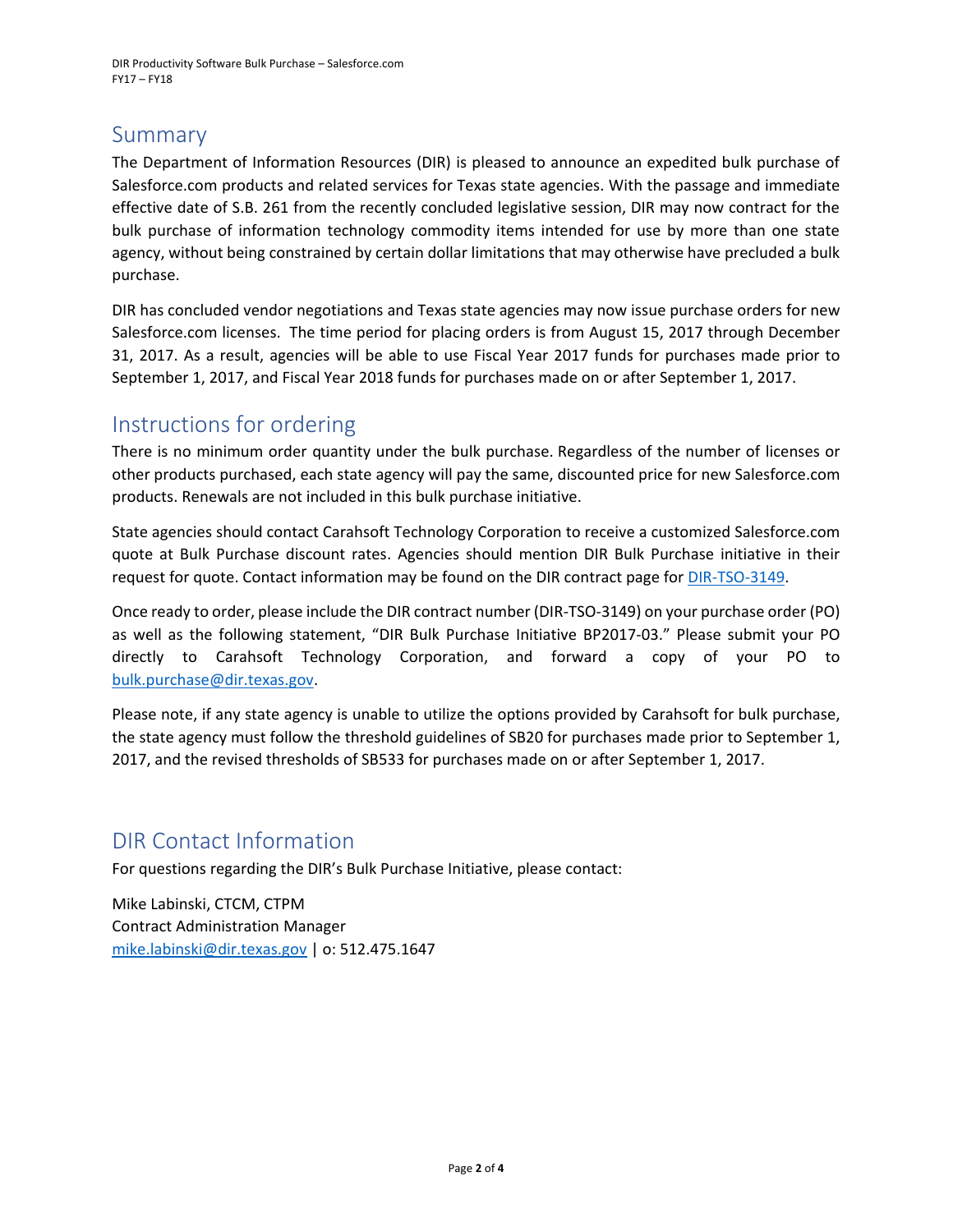### <span id="page-3-0"></span>Salesforce.com Products and Discounts

| <b>Products</b>                                                                                                                                                                                                                                                                                                                                                                                                                                                                                                                                                   | <b>Minimum</b><br><b>Bulk Purchase</b><br><b>Discount off MSRP</b><br>(Tier 3) |
|-------------------------------------------------------------------------------------------------------------------------------------------------------------------------------------------------------------------------------------------------------------------------------------------------------------------------------------------------------------------------------------------------------------------------------------------------------------------------------------------------------------------------------------------------------------------|--------------------------------------------------------------------------------|
| Lightning Sales Cloud, Lightning Service Cloud, Lightning CRM (UE only)                                                                                                                                                                                                                                                                                                                                                                                                                                                                                           | 32.00%                                                                         |
| Lightning Sales Cloud, Lightning Service Cloud, Lightning CRM (EE only)                                                                                                                                                                                                                                                                                                                                                                                                                                                                                           | 23.00%                                                                         |
| Employee Apps Plus, Lightning Force 100, Lightning Force 100<br>(Administrator)                                                                                                                                                                                                                                                                                                                                                                                                                                                                                   | 36.00%                                                                         |
| Customer Community - Member and Customer Community - Login                                                                                                                                                                                                                                                                                                                                                                                                                                                                                                        | 44.00%                                                                         |
| Customer Community Plus - Member, Customer Community Plus - Login,<br>Partner Community Member and Partner Community Login                                                                                                                                                                                                                                                                                                                                                                                                                                        | 39.00%                                                                         |
| Encryption, Event Monitoring, Field Audit Trail and Salesforce Shield,<br>Sandbox (Full Copy, Partial Copy or Developer Pro)                                                                                                                                                                                                                                                                                                                                                                                                                                      | 0.00%                                                                          |
| Premier and Premier+ Success Plan (EE only)                                                                                                                                                                                                                                                                                                                                                                                                                                                                                                                       | 0.00%                                                                          |
| Premier and Premier+ Success Plan - Pardot (Pardot Editions only)                                                                                                                                                                                                                                                                                                                                                                                                                                                                                                 | 0.00%                                                                          |
| Government Cloud Premier+ Success Plan                                                                                                                                                                                                                                                                                                                                                                                                                                                                                                                            | 0.00%                                                                          |
| Lightning Field Service - Dispatcher / Field Technician, Employee Apps<br>Starter, Force Custom Object Pack, Knowledge, Live Agent, SOS, Employee<br>Apps and Community (Add-On), Identity for Customers & Partners, Identity<br>for Employees, Identity Connect                                                                                                                                                                                                                                                                                                  | 7.00%                                                                          |
| Lightning Health Cloud, Lightning Government Case Connect                                                                                                                                                                                                                                                                                                                                                                                                                                                                                                         | 7.00%                                                                          |
| Analytics Cloud - Wave Analytics Platform, Analytics Cloud - Sales Wave<br>Analytics App, Service Wave Analytics App, Analytics Cloud - Additional Data<br>Rows (100 Million), Analytics Cloud - Wave for Communities, Analytics Cloud<br>- Einstein Data Discovery - Analyst, Analytics Cloud - Einstein Data Discovery<br>- User                                                                                                                                                                                                                                | 7.00%                                                                          |
| Public Communities Page Views (1M/Month), SalesforceIQ - Editions<br>(Starter, Growth and Business), Analytics - 5 Additional Dynamics Dashboard,<br>Additional Scheduled Analytics Bundle, Apex Debugger, Einstein Vision<br>(1,000,000 Predictions/Month), Lightning Dialer Inbound, Lightning Dialer<br>Outbound, Lightning Dialer - Minutes - 1,000 per month, Salesforce<br>Connect, Platform Cache, Quip - Editions (Business, Enterprise & Private<br>Cloud), Sales Cloud Einstein, Salesforce Inbox, Additional API Calls, Data<br>Storage, Files Storage | 7.00%                                                                          |